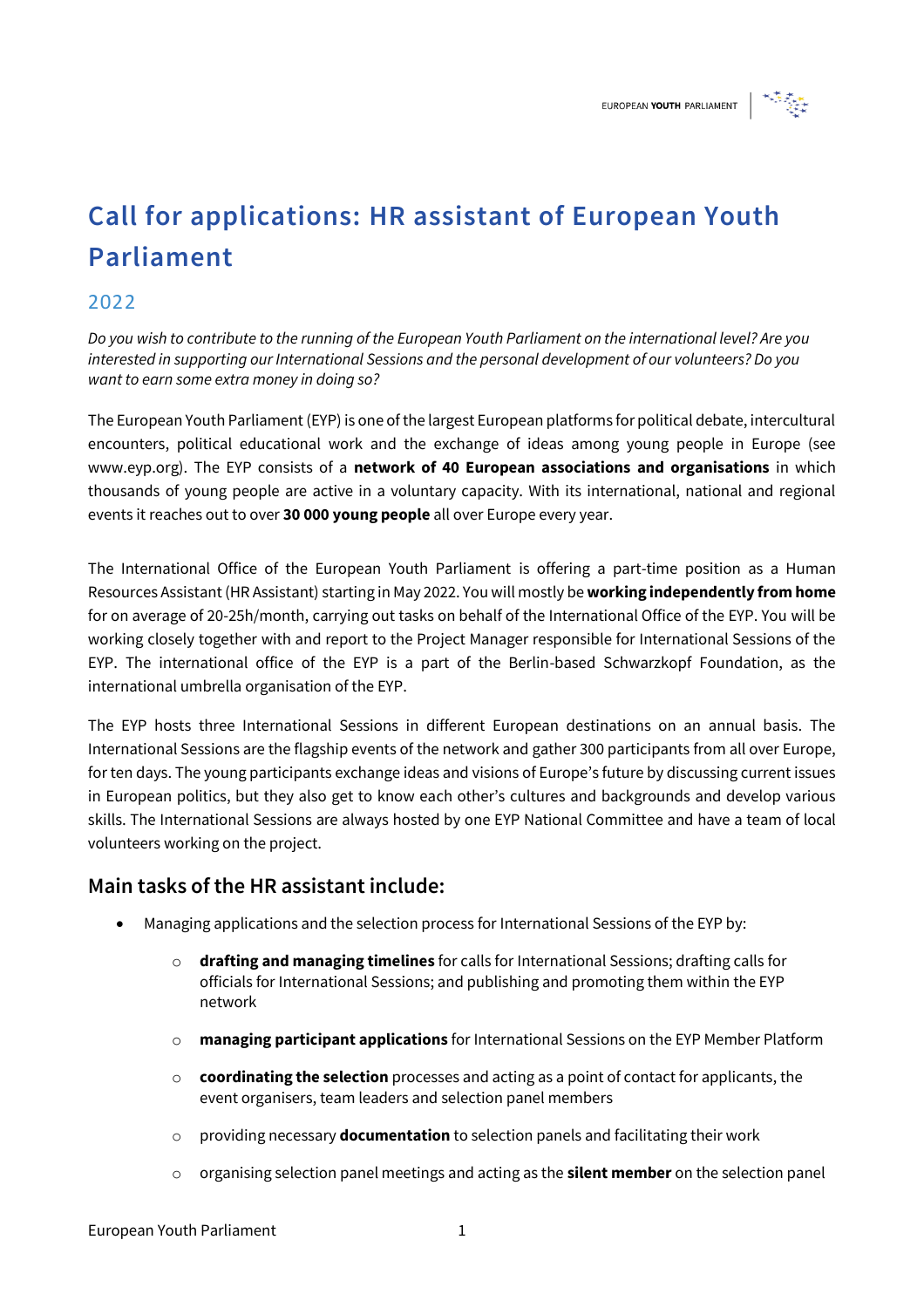

- o drafting **selection reports** and publishing them
- Assisting with the submission of personal **evaluations** on the EYP Member Platform
- Responding to **requests for information** from EYP volunteers in the above-mentioned areas
- Other tasks depending on your interests and in agreement with the Project Manager for International Sessions, including e.g. analysis of the EYP HR field and practices, creating guidelines, etc.

#### **Applicants should ideally have the following qualifications:**

We are looking for a candidate who is available to start in May, and who can commit to the position for at least one year. We are especially interested in receiving applications from EYP volunteers who have experience within the EYP network.

- Good knowledge of English in speaking and writing
- Experience in office work (from other internships, administrative work, etc.) is an advantage
- Experience in working with team members in other countries; and ability to work independently
- Experience with the EYP and our International Sessions is very much hoped for
- It would be a welcome plus for the applicant to have technical or IT background and skills for the work with the EYP Member Platform

Please note that the HR Assistant will need to complete and sign a confidentiality agreement regarding the personal data he/she is handling.

Please note that for the time of the engagement, participation in any IS-related role will be ruled out, in order to avoid conflicts of interest. There will also have to be a special arrangement for applications to any other EYP Sessions for the HR Assistant, in order to maintain a fair and transparent process.

#### **What we offer**

The work for the HR Assistant is somewhat irregular and working hours depend on the tasks. You will be working flexible hours, both on workdays and weekends if necessary. You would need to set aside approximately 20-25 hours a month, with some variations depending on the time of the selections for the ISs and depending on the amount of work. The position will suit applicants who would like to gain additional experience in working for EYP as well as managing HR processes for NGOs.

Furthermore, you will have the opportunity to contribute to improving efficiency and approach to IS selections and contribute with insight into further development of the policy, to the extent you are interested, by working with the GB member holding the International Sessions portfolio.

We count on the interest of the applicant to work as a volunteer for EYP but do offer a monthly financial compensation of 250 EUR.

**We look forward to receiving applications from people of all nationalities, religions, genders, sexual identities, different ages and people with disabilities.**

European Youth Parliament 2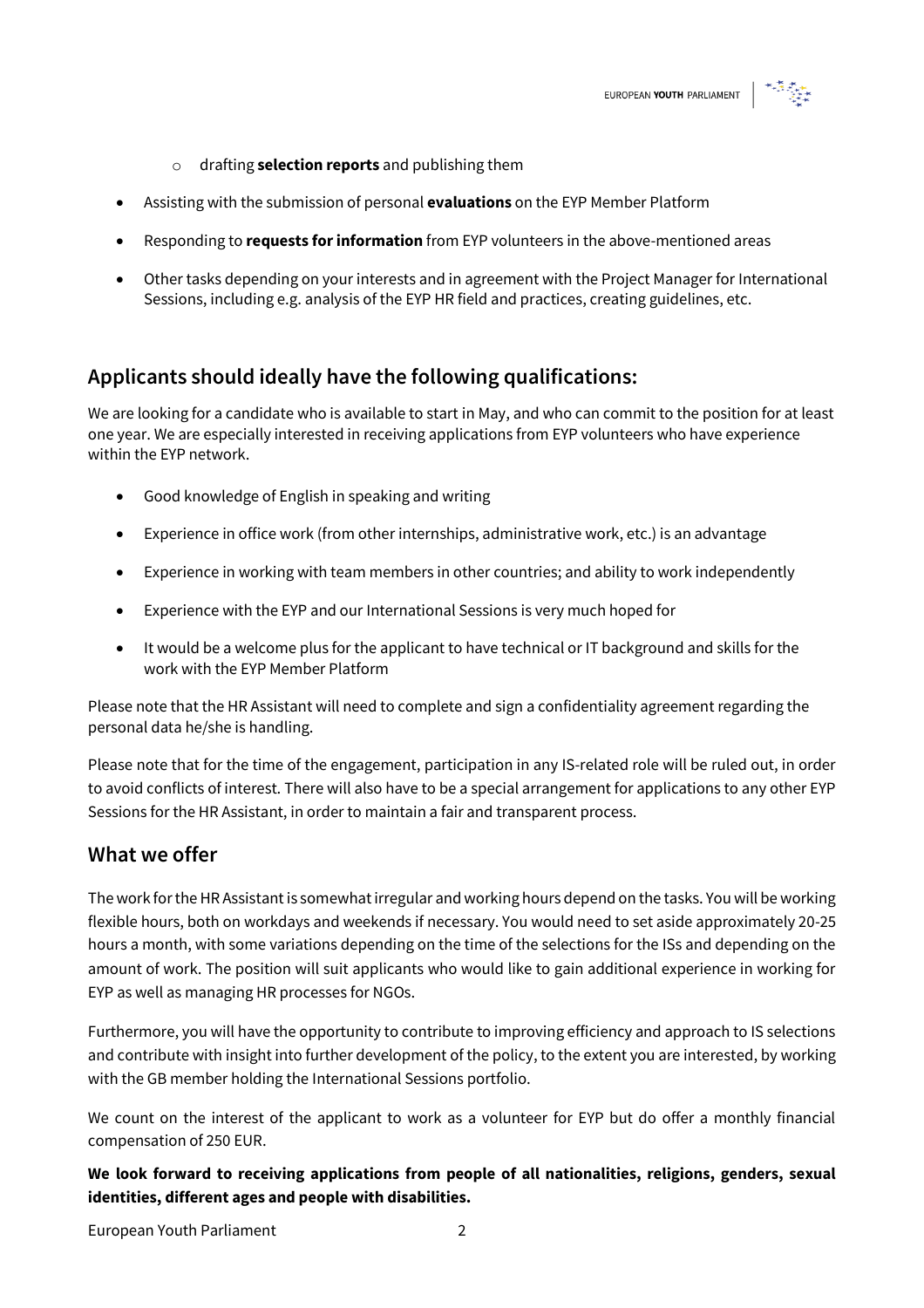## **Interested? Then apply until April 3rd**

Please submit your application in English online, through: [https://sf-applications.survey.fm/call-for](https://sf-applications.survey.fm/call-for-applications-eyp-hr-officer-2022)[applications-eyp-hr-officer-2022](https://sf-applications.survey.fm/call-for-applications-eyp-hr-officer-2022)

In the online application form, please attach your CV, a letter of motivation of max. one page.

For questions, please contact Ilija Jerković at the International Office of the EYP, as the Project Manager responsible for International Sessions of the EYP, through **[i.jerkovic@eyp.org](mailto:i.jerkovic@eyp.org) .**